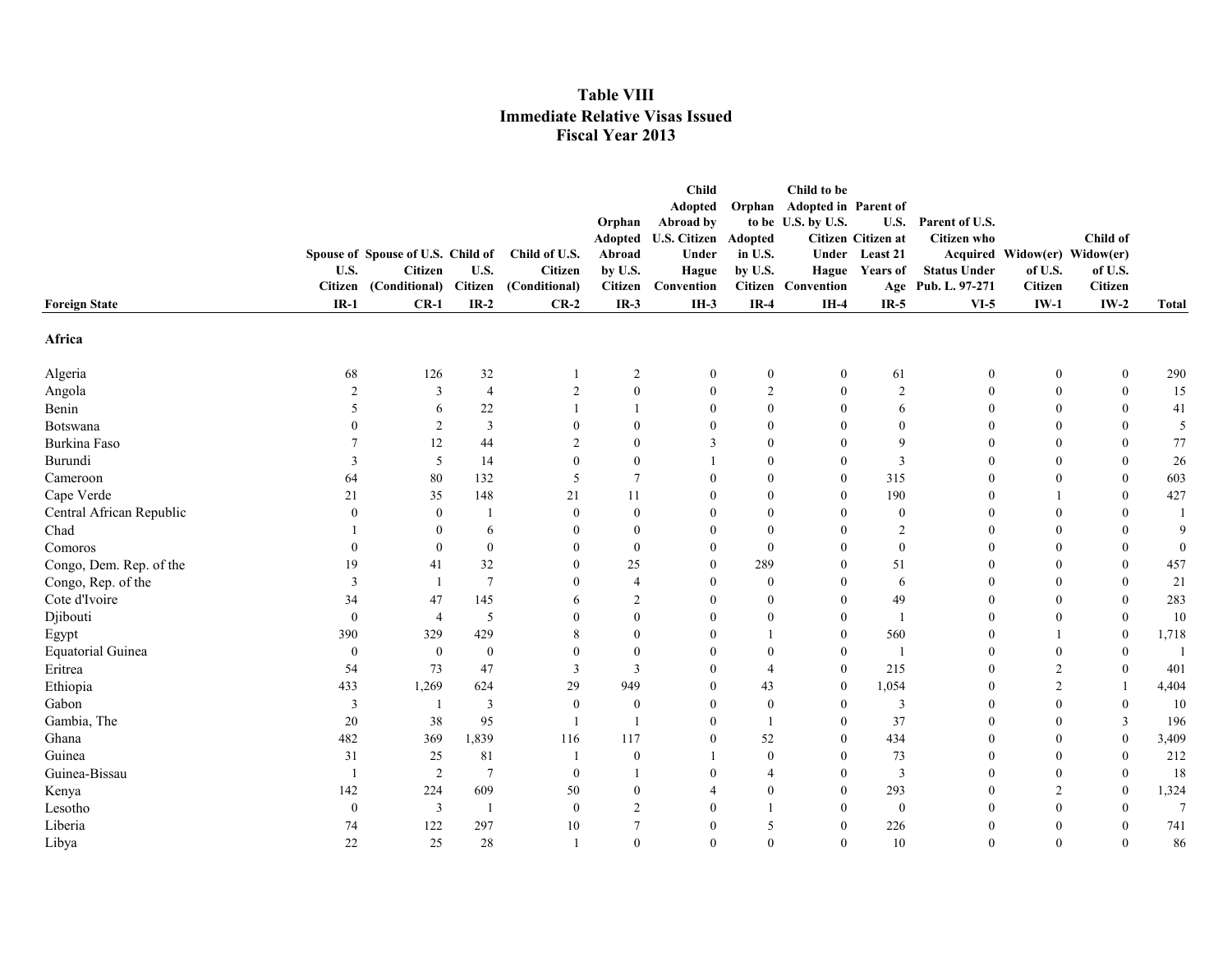|                                |                |                                   |                  |                |                  | <b>Child</b>        |                  | Child to be                 |                    |                     |                              |                |                |
|--------------------------------|----------------|-----------------------------------|------------------|----------------|------------------|---------------------|------------------|-----------------------------|--------------------|---------------------|------------------------------|----------------|----------------|
|                                |                |                                   |                  |                |                  | Adopted             |                  | Orphan Adopted in Parent of |                    |                     |                              |                |                |
|                                |                |                                   |                  |                | Orphan           | Abroad by           |                  | to be U.S. by U.S.          | U.S.               | Parent of U.S.      |                              |                |                |
|                                |                |                                   |                  |                | <b>Adopted</b>   | <b>U.S. Citizen</b> | Adopted          |                             | Citizen Citizen at | <b>Citizen</b> who  |                              | Child of       |                |
|                                |                | Spouse of Spouse of U.S. Child of |                  | Child of U.S.  | Abroad           | Under               | in U.S.          |                             | Under Least 21     |                     | Acquired Widow(er) Widow(er) |                |                |
|                                | U.S.           | Citizen                           | U.S.             | Citizen        | by U.S.          | Hague               | by U.S.          |                             | Hague Years of     | <b>Status Under</b> | of U.S.                      | of U.S.        |                |
|                                | Citizen        | (Conditional)                     | Citizen          | (Conditional)  | <b>Citizen</b>   | Convention          |                  | <b>Citizen</b> Convention   |                    | Age Pub. L. 97-271  | <b>Citizen</b>               | <b>Citizen</b> |                |
| <b>Foreign State</b>           | $IR-1$         | $CR-1$                            | $IR-2$           | $CR-2$         | $IR-3$           | $IH-3$              | $IR-4$           | $IH-4$                      | $IR-5$             | $VI-5$              | $IW-1$                       | $IW-2$         | <b>Total</b>   |
| Madagascar                     | 6              | 3                                 | $\boldsymbol{0}$ | 3              | $\boldsymbol{0}$ | $\mathbf{0}$        | $\boldsymbol{0}$ | $\boldsymbol{0}$            | $\overline{7}$     | $\bf{0}$            | $\mathbf{0}$                 | $\mathbf{0}$   | 19             |
| Malawi                         | $\Omega$       | 3                                 | $7\phantom{.0}$  |                | 7                | 3                   | $\overline{0}$   | $\overline{0}$              | 3                  | $\theta$            | $\mathbf{0}$                 | $\mathbf{0}$   | 24             |
| Mali                           | 14             | 18                                | 52               | $\mathfrak{D}$ | $\theta$         | 0                   | $\theta$         | $\Omega$                    | 18                 | $\theta$            | $\Omega$                     | $\theta$       | 104            |
| Mauritania                     | 17             | 3                                 | 17               |                | $\Omega$         |                     | 0                | $\Omega$                    | $\overline{2}$     |                     | 0                            | $\Omega$       | 39             |
| Mauritius                      | $\overline{2}$ | 2                                 | $\mathbf{0}$     |                | $\theta$         | $\Omega$            | $\Omega$         | $\Omega$                    | $\overline{4}$     | $\Omega$            | $\Omega$                     | $\theta$       | 12             |
| Morocco                        | 274            | 604                               | 92               | Q              | $\Omega$         | $\Omega$            | 24               | $\Omega$                    | 275                | $\theta$            | $\Omega$                     | $\theta$       | 1,278          |
| Mozambique                     |                | 3                                 | $\theta$         |                | 3                | $\Omega$            | 0                | $\Omega$                    | $\overline{2}$     | $\theta$            | $\Omega$                     | $\theta$       | $\mathbf Q$    |
| Namibia                        |                | $\theta$                          | $\overline{3}$   |                |                  | $\Omega$            | $\overline{0}$   | $\overline{0}$              | $\overline{2}$     | $\Omega$            | $\Omega$                     | $\Omega$       | $\mathbf Q$    |
| Niger                          |                | 5                                 | 13               | $\Omega$       | 2                |                     | 0                | $\overline{0}$              | $\mathbf{1}$       | $\Omega$            | $\Omega$                     | $\theta$       | 25             |
| Nigeria                        | 509            | 1,019                             | 1,046            | 91             | 181              | 0                   | $\overline{2}$   | $\overline{0}$              | 1,550              | $\Omega$            | 3                            |                | 4,402          |
| Rwanda                         | 7              | 10                                | 10               | 2              | $\Omega$         |                     | 0                | $\Omega$                    | 3                  | $\Omega$            | $\Omega$                     | $\Omega$       | 32             |
| Sao Tome and Principe          |                | $\mathbf{0}$                      | $\boldsymbol{0}$ |                | $\theta$         |                     | 0                | $\theta$                    | $\mathbf{0}$       | $\Omega$            | $\Omega$                     | $\theta$       |                |
| Senegal                        | 64             | 50                                | 192              | 5              | $\theta$         |                     | 0                | $\theta$                    | 40                 | $\Omega$            |                              | $\theta$       | 352            |
| Seychelles                     |                | $\boldsymbol{0}$                  | $\mathbf{1}$     |                | $\theta$         | $\theta$            | 0                | $\overline{0}$              | $\boldsymbol{0}$   |                     | $\Omega$                     | $\theta$       | $\overline{2}$ |
| Sierra Leone                   | 34             | 67                                | 195              | 6              | 28               | $\theta$            | 5                | $\overline{0}$              | 158                |                     |                              | $\mathbf{0}$   | 494            |
| Somalia                        | 204            | 183                               | 321              | 8              | $\theta$         | $\theta$            | 0                | $\overline{0}$              | 120                |                     | $\Omega$                     | $\mathbf{0}$   | 836            |
| South Africa                   | 75             | 103                               | 33               | 10             | $\theta$         | 17                  | 0                | $\Omega$                    | 59                 |                     | 0                            | $\theta$       | 297            |
| South Sudan                    | 34             | 16                                | $\overline{4}$   |                |                  | $\left($            |                  | $\Omega$                    | 14                 |                     | 0                            | $\mathbf{0}$   | 70             |
| Sudan                          | 153            | 135                               | 92               |                |                  | 0                   |                  |                             | 87                 |                     |                              |                | 474            |
| Swaziland                      |                | 2                                 | $\bf{0}$         |                | $\theta$         | 0                   | $^{(1)}$         | $\Omega$                    | $\boldsymbol{0}$   |                     | 0                            | $\theta$       | 3              |
| Tanzania                       | 12             | 26                                | 32               | 3              | $\mathbf Q$      |                     | 0                | $\Omega$                    | 26                 |                     | 0                            | $\mathbf{0}$   | 108            |
| Togo                           | 51             | 76                                | 188              |                | $\Omega$         |                     | $\Omega$         | $\Omega$                    | 164                |                     |                              |                | 484            |
| Tunisia                        | 29             | 114                               | 12               | $\Omega$       | $\theta$         | $\Omega$            | $\overline{0}$   | $\Omega$                    | 30                 | $\Omega$            | $\Omega$                     | $\mathbf{0}$   | 185            |
| Uganda                         | 28             | 48                                | 92               | 5              | 6                | 0                   | 271              | $\theta$                    | 42                 | $\Omega$            | $\Omega$                     | $\theta$       | 492            |
| Zambia                         | 5              | 9                                 | 17               | 5              | 5                | $\theta$            | $\overline{0}$   | $\overline{0}$              | 13                 | $\theta$            | 1                            |                | 56             |
| Zimbabwe                       | 11             | 14                                | 19               | 6              | $\mathbf{0}$     | $\theta$            | $\mathbf{0}$     | $\overline{0}$              | 59                 | $\mathbf{0}$        | $\theta$                     | $\mathbf{0}$   | 109            |
| <b>Region Total For Africa</b> | 3,419          | 5,355                             | 7,093            | 423            | 1,377            | 30                  | 704              | $\bf{0}$                    | 6,283              | $\bf{0}$            | 16                           | 8              | 24,708         |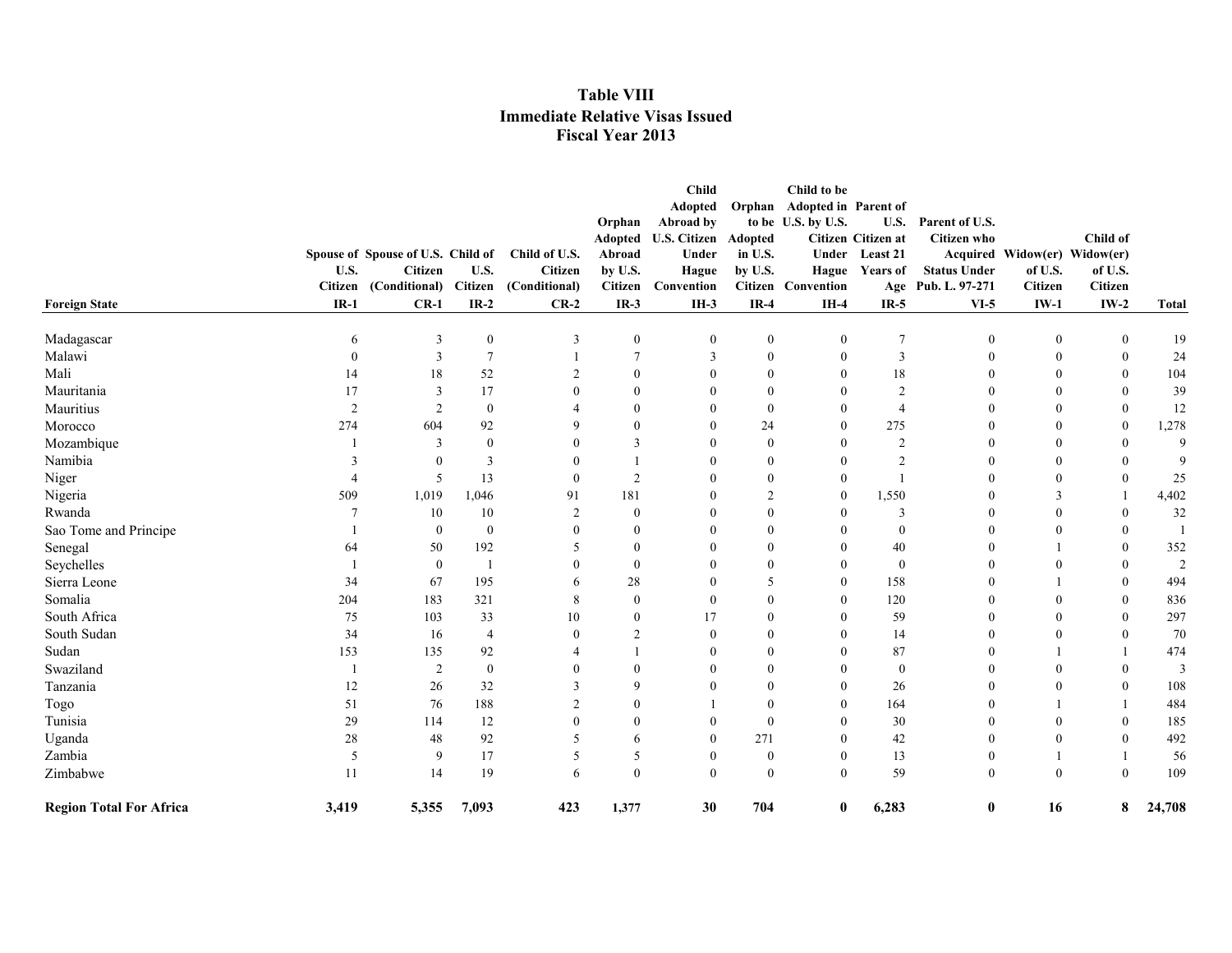|                       |                          |                                   |                  |                         | Orphan<br>Adopted | Child<br>Adopted<br>Abroad by<br><b>U.S. Citizen Adopted</b><br>Under |                  | Child to be<br>Orphan Adopted in Parent of<br>to be U.S. by U.S. | U.S.<br>Citizen Citizen at | Parent of U.S.<br><b>Citizen who</b> |                              | Child of                 |              |
|-----------------------|--------------------------|-----------------------------------|------------------|-------------------------|-------------------|-----------------------------------------------------------------------|------------------|------------------------------------------------------------------|----------------------------|--------------------------------------|------------------------------|--------------------------|--------------|
|                       |                          | Spouse of Spouse of U.S. Child of |                  | Child of U.S.           | Abroad            |                                                                       | in U.S.          |                                                                  | Under Least 21             |                                      | Acquired Widow(er) Widow(er) |                          |              |
|                       | U.S.                     | <b>Citizen</b>                    | U.S.             | <b>Citizen</b>          | by U.S.           | Hague                                                                 | by U.S.          |                                                                  | Hague Years of             | <b>Status Under</b>                  | of U.S.                      | of U.S.                  |              |
| <b>Foreign State</b>  | <b>Citizen</b><br>$IR-1$ | (Conditional) Citizen<br>$CR-1$   | $IR-2$           | (Conditional)<br>$CR-2$ | Citizen<br>$IR-3$ | Convention<br>$IH-3$                                                  | $IR-4$           | <b>Citizen</b> Convention<br>$IH-4$                              | $IR-5$                     | Age Pub. L. 97-271<br>$VI-5$         | <b>Citizen</b><br>$IW-1$     | <b>Citizen</b><br>$IW-2$ | <b>Total</b> |
|                       |                          |                                   |                  |                         |                   |                                                                       |                  |                                                                  |                            |                                      |                              |                          |              |
| Asia                  |                          |                                   |                  |                         |                   |                                                                       |                  |                                                                  |                            |                                      |                              |                          |              |
| Afghanistan           | 74                       | 171                               | 33               | 6                       | $\bf{0}$          | $\mathbf{0}$                                                          | 2                | $\bf{0}$                                                         | 164                        | $\boldsymbol{0}$                     | $\boldsymbol{0}$             | $\boldsymbol{0}$         | 450          |
| Bahrain               | 5                        | 6                                 | $\boldsymbol{0}$ | $\overline{2}$          | $\bf{0}$          | $\mathbf{0}$                                                          | $\boldsymbol{0}$ | $\boldsymbol{0}$                                                 | $\boldsymbol{0}$           | $\boldsymbol{0}$                     | $\mathbf{0}$                 | $\boldsymbol{0}$         | 13           |
| Bangladesh            | 783                      | 895                               | 331              | 16                      | $\bf{0}$          | $\theta$                                                              | 14               | $\bf{0}$                                                         | 2,063                      | $\boldsymbol{0}$                     | 5                            | 5                        | 4,112        |
| Bhutan                | $\theta$                 |                                   | $\boldsymbol{0}$ | $\overline{1}$          | $\overline{0}$    | $\Omega$                                                              | $\overline{0}$   | $\bf{0}$                                                         |                            | $\mathbf{0}$                         | $\mathbf{0}$                 | $\boldsymbol{0}$         | 3            |
| Brunei                | $\theta$                 | 2                                 | -1               | $\mathbf{0}$            | $\mathbf{0}$      | $\Omega$                                                              | $\overline{0}$   | $\mathbf{0}$                                                     | $\boldsymbol{0}$           | $\theta$                             | $\mathbf{0}$                 | $\boldsymbol{0}$         | 3            |
| Burma                 | 36                       | 71                                | 43               | $\mathbf{0}$            | $\mathbf{0}$      | $\theta$                                                              | $\overline{0}$   | $\bf{0}$                                                         | 382                        | $\theta$                             | $\mathbf{0}$                 | $\mathbf{0}$             | 532          |
| Cambodia              | 122                      | 177                               | 116              | 30                      | $\bf{0}$          | $\mathbf{0}$                                                          | $\overline{0}$   | $\overline{0}$                                                   | 555                        | $\theta$                             | $\mathbf{0}$                 | $\mathbf{0}$             | 1,000        |
| China - mainland born | 1,228                    | 1,756                             | 745              | 288                     | 62                | 2,239                                                                 | 5                | $\overline{0}$                                                   | 5,259                      | $\theta$                             | 7                            | $\mathbf{3}$             | 11,592       |
| - Taiwan born         | 81                       | 102                               | 46               | 13                      | 76                | $\mathbf{0}$                                                          | 18               | $\overline{0}$                                                   | 141                        | $\theta$                             | $\overline{2}$               | $\mathbf{0}$             | 479          |
| Hong Kong S.A.R.      | 36                       | 51                                | 37               | 10                      | $\mathbf{0}$      | $\mathbf{0}$                                                          | $\overline{0}$   | 17                                                               | 55                         | $\theta$                             | $\mathbf{0}$                 | $\mathbf{0}$             | 206          |
| India                 | 946                      | 3,941                             | 514              | 101                     | $\mathbf{1}$      | 96                                                                    |                  | 21                                                               | 6,467                      | $\Omega$                             | 3                            | $\theta$                 | 12,091       |
| Indonesia             | 44                       | 108                               | 48               | 24                      | $\overline{2}$    | $\theta$                                                              | $\Omega$         | $\overline{0}$                                                   | 138                        | $\theta$                             | $\theta$                     | $\mathbf{0}$             | 364          |
| Iran                  | 223                      | 258                               | 119              | 15                      | $\mathbf{0}$      | $\theta$                                                              | 3                | $\overline{0}$                                                   | 1,310                      | $\mathbf{0}$                         | $\mathbf{0}$                 | $\mathbf{0}$             | 1,928        |
| Iraq                  | 98                       | 155                               | 17               | 2                       | $\mathbf{0}$      | $\Omega$                                                              | $\Omega$         | $\mathbf{0}$                                                     | 151                        | $\theta$                             | -1                           | $\mathbf{0}$             | 424          |
| Israel                | 85                       | 76                                | 73               | 8                       | $\theta$          | $\Omega$                                                              | $\Omega$         | $\mathbf{0}$                                                     | 114                        | $\bf{0}$                             | $\theta$                     | $\mathbf{0}$             | 356          |
| Japan                 | 391                      | 418                               | 69               | 26                      |                   | $\Omega$                                                              | 21               | $\mathbf{0}$                                                     | 57                         | $\theta$                             | 2                            | $\mathbf{0}$             | 985          |
| Jordan                | 347                      | 675                               | 476              | 19                      | $\mathbf{0}$      | $\theta$                                                              | $\overline{4}$   | $\mathbf{0}$                                                     | 471                        | $\theta$                             |                              | $\mathbf{0}$             | 1,993        |
| Korea, North          | -1                       | $\overline{0}$                    | $\bf{0}$         | $\theta$                | $\mathbf{0}$      | $\Omega$                                                              | $\theta$         | $\overline{0}$                                                   | $\overline{2}$             | $\mathbf{0}$                         | $\theta$                     | $\mathbf{0}$             | 3            |
| Korea, South          | 296                      | 431                               | 75               | 25                      | 71                | $\theta$                                                              | 68               | $\overline{0}$                                                   | 284                        | $\theta$                             | $\mathbf{1}$                 | $\mathbf{0}$             | 1,251        |
| Kuwait                | 54                       | 87                                | 10               | -1                      | $\mathbf{0}$      | $\mathbf{0}$                                                          | $\overline{0}$   | $\mathbf{0}$                                                     | 16                         | $\bf{0}$                             | $\mathbf{0}$                 | $\mathbf{0}$             | 168          |
| Laos                  | 13                       | 32                                | 20               | 2                       | $\mathbf{0}$      | $\theta$                                                              | $\theta$         | $\overline{0}$                                                   | 49                         | $\bf{0}$                             | $\mathbf{0}$                 | $\boldsymbol{0}$         | 116          |
| Lebanon               | 100                      | 223                               | 125              | 20                      | $\overline{2}$    | $\theta$                                                              | $\overline{0}$   | $\overline{0}$                                                   | 298                        | $\theta$                             | $\mathbf{0}$                 | $\boldsymbol{0}$         | 768          |
| Malaysia              | 24                       | 38                                | 16               | 6                       |                   | $\theta$                                                              |                  | 0                                                                | 55                         | $\theta$                             | $\mathbf{0}$                 | $\boldsymbol{0}$         | 141          |
| Maldives              | $\theta$                 | $\mathbf{0}$                      | $\bf{0}$         | $\mathbf{0}$            | $\theta$          | $\theta$                                                              | $\overline{0}$   | $\boldsymbol{0}$                                                 | $\boldsymbol{0}$           | $\theta$                             | $\mathbf{0}$                 | $\boldsymbol{0}$         | $\mathbf{0}$ |
| Mongolia              | 6                        | 13                                | 17               | 10                      |                   | $\theta$                                                              | $\theta$         | 1                                                                | 22                         | $\theta$                             | $\mathbf{1}$                 | $\boldsymbol{0}$         | 71           |
| Nepal                 | 122                      | 247                               | 133              | 17                      | $\mathbf{0}$      | $\theta$                                                              | $\overline{0}$   | $\mathbf{0}$                                                     | 506                        | $\theta$                             | $\mathbf{1}$                 | $\mathbf{0}$             | 1,026        |
| Oman                  | $\theta$                 | 3                                 | 5                | - 1                     | $\mathbf{0}$      | $\theta$                                                              | $\overline{0}$   | $\mathbf{0}$                                                     | $\boldsymbol{0}$           | $\mathbf{0}$                         | $\mathbf{0}$                 | $\mathbf{0}$             | 9            |
| Pakistan              | 720                      | 1,533                             | 567              | 53                      | $\mathbf{0}$      | $\Omega$                                                              | 47               | $\mathbf{0}$                                                     | 1,528                      | $\theta$                             | 3                            |                          | 4,452        |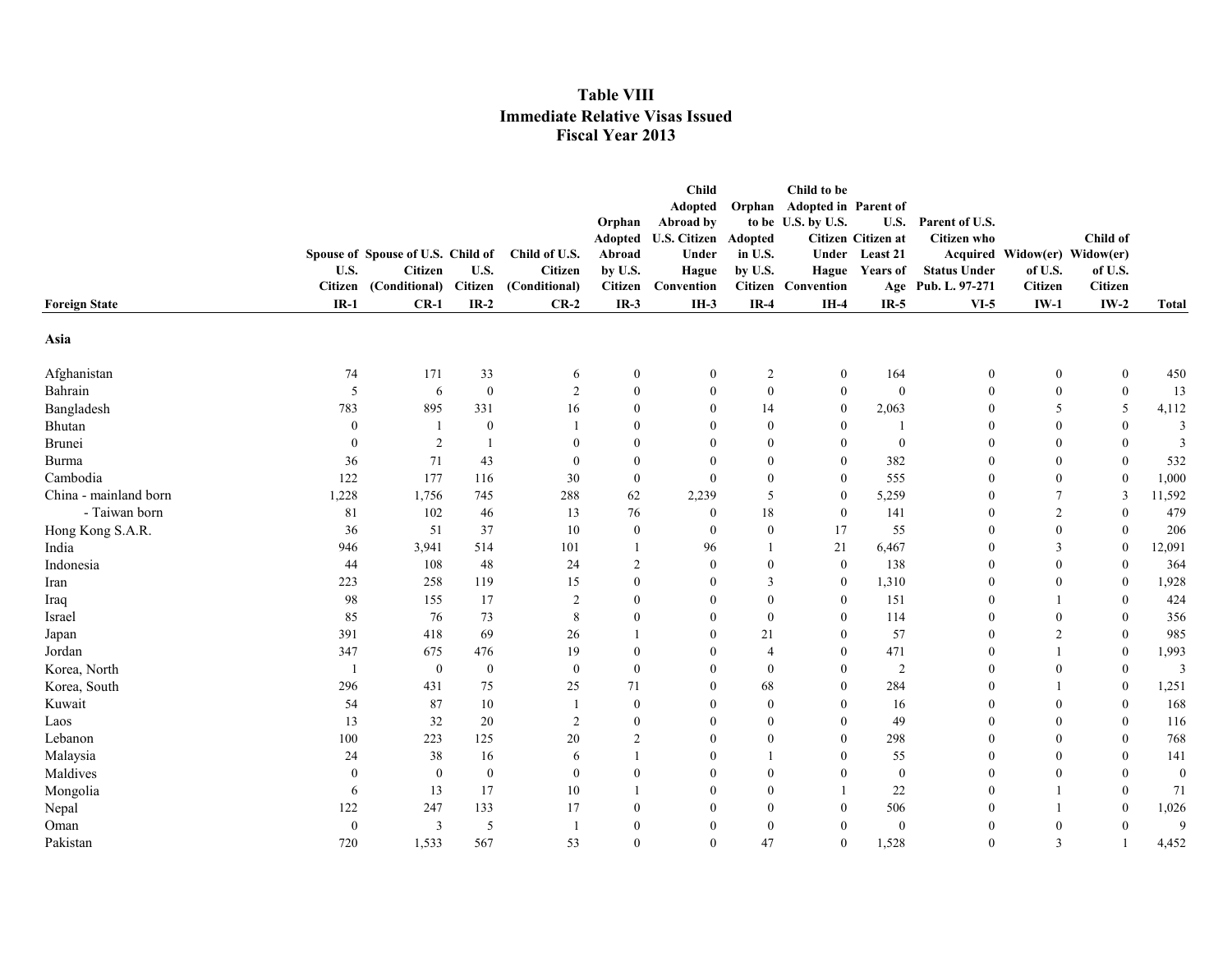|                              |                  |                                   |                  |                          |                  | <b>Child</b>         |                | Child to be                 |                    |                     |                              |                  |              |
|------------------------------|------------------|-----------------------------------|------------------|--------------------------|------------------|----------------------|----------------|-----------------------------|--------------------|---------------------|------------------------------|------------------|--------------|
|                              |                  |                                   |                  |                          |                  | Adopted              |                | Orphan Adopted in Parent of |                    |                     |                              |                  |              |
|                              |                  |                                   |                  |                          | Orphan           | Abroad by            |                | to be U.S. by U.S.          | <b>U.S.</b>        | Parent of U.S.      |                              |                  |              |
|                              |                  |                                   |                  |                          |                  | Adopted U.S. Citizen | Adopted        |                             | Citizen Citizen at | <b>Citizen</b> who  |                              | Child of         |              |
|                              |                  | Spouse of Spouse of U.S. Child of |                  | Child of U.S.            | Abroad           | Under                | in U.S.        |                             | Under Least 21     |                     | Acquired Widow(er) Widow(er) |                  |              |
|                              | U.S.             | Citizen                           | U.S.             | Citizen                  | by U.S.          | Hague                | by U.S.        |                             | Hague Years of     | <b>Status Under</b> | of U.S.                      | of U.S.          |              |
|                              | Citizen          | (Conditional)                     | Citizen          | (Conditional)            | Citizen          | Convention           |                | <b>Citizen</b> Convention   |                    | Age Pub. L. 97-271  | <b>Citizen</b>               | <b>Citizen</b>   |              |
| <b>Foreign State</b>         | $IR-1$           | $CR-1$                            | $IR-2$           | $CR-2$                   | $IR-3$           | $IH-3$               | $IR-4$         | $IH-4$                      | $IR-5$             | $VI-5$              | $IW-1$                       | $IW-2$           | <b>Total</b> |
| Philippines                  | 1,894            | 2,484                             | 3,441            | 748                      | 5                |                      | $\overline{4}$ | 168                         | 6,847              | $\mathbf{0}$        | 61                           | 20               | 15,673       |
| Qatar                        | 12               | 14                                | 18               | $\bf{0}$                 | $\mathbf{0}$     | $\theta$             | $\mathbf{0}$   | $\overline{0}$              | $\boldsymbol{0}$   | $\mathbf{0}$        | $\boldsymbol{0}$             | $\bf{0}$         | 44           |
| Saudi Arabia                 | 63               | 108                               | 75               | -1                       | $\overline{0}$   | $\Omega$             | $\mathbf{0}$   | $\bf{0}$                    | 16                 | $\boldsymbol{0}$    | $\mathbf{0}$                 | $\mathbf{0}$     | 263          |
| Singapore                    | 21               | 19                                | $7\phantom{.0}$  | $\overline{4}$           |                  | $\theta$             | $\mathbf{0}$   | $\overline{0}$              | 11                 | $\mathbf{0}$        | $\mathbf{1}$                 | $\boldsymbol{0}$ | 64           |
| Sri Lanka                    | 49               | 87                                | 24               | $\overline{c}$           | $\overline{0}$   | $\Omega$             | $\mathbf{0}$   | $\overline{0}$              | 122                | $\theta$            | $\mathbf{0}$                 | $\mathbf{0}$     | 284          |
| Syria                        | 186              | 169                               | 199              | 6                        | $\theta$         | $\Omega$             |                | $\bf{0}$                    | 458                | $\theta$            | $\mathbf{0}$                 | $\boldsymbol{0}$ | 1,019        |
| Thailand                     | 215              | 317                               | 256              | 68                       | $\mathbf{0}$     | 4                    | $\Omega$       | 32                          | 116                | $\boldsymbol{0}$    | $\mathbf{0}$                 | -1               | 1,009        |
| Timor-Leste                  | $\boldsymbol{0}$ | $\bf{0}$                          | $\boldsymbol{0}$ | $\mathbf{0}$             | $\mathbf{0}$     | $\theta$             | $\theta$       | $\mathbf{0}$                | $\boldsymbol{0}$   | $\overline{0}$      | $\mathbf{0}$                 | $\boldsymbol{0}$ | $\mathbf{0}$ |
| <b>United Arab Emirates</b>  | 25               | 54                                | 60               | $\overline{\mathcal{A}}$ | $\mathbf{0}$     | $\theta$             | $\theta$       | $\mathbf{0}$                | $\overline{1}$     | $\mathbf{0}$        | $\mathbf{0}$                 | $\boldsymbol{0}$ | 144          |
| Vietnam                      | 1,289            | 2,333                             | 692              | 280                      | $\mathbf{0}$     | $\theta$             | $\mathbf{0}$   | $\mathbf{0}$                | 4,192              | $\mathbf{0}$        | 8                            | $\sqrt{2}$       | 8,796        |
| Yemen                        | 995              | 15                                | 1,215            | $\mathbf{0}$             | $\overline{0}$   | $\theta$             | $\theta$       | $\overline{0}$              | 130                | $\mathbf{0}$        | 9                            | $\sqrt{2}$       | 2,366        |
| <b>Region Total For Asia</b> | 10,584           | 17,070                            | 9,623            | 1,809                    | 223              | 2,340                | 189            | 239                         | 31,981             | $\bf{0}$            | 106                          | 34               | 74,198       |
| Europe                       |                  |                                   |                  |                          |                  |                      |                |                             |                    |                     |                              |                  |              |
| Albania                      | 98               | 258                               | 20               | 4                        | $\bf{0}$         | 6                    | $\mathbf{0}$   | $\mathbf{0}$                | 843                | $\boldsymbol{0}$    | 1                            | $\bf{0}$         | 1,230        |
| Andorra                      | $\bf{0}$         | $\bf{0}$                          | $\boldsymbol{0}$ | $\mathbf{0}$             | $\mathbf{0}$     | $\mathbf{0}$         | $\mathbf{0}$   | $\mathbf{0}$                | $\boldsymbol{0}$   | $\boldsymbol{0}$    | $\boldsymbol{0}$             | $\bf{0}$         | $\mathbf{0}$ |
| Armenia                      | 42               | 135                               | 40               | 14                       | $\theta$         | 12                   | $\mathbf{0}$   | $\overline{0}$              | 419                | $\mathbf{0}$        | $\mathbf{0}$                 | $\mathbf{0}$     | 662          |
| Austria                      | 22               | 23                                | 3                | $\overline{4}$           | $\mathbf{0}$     | $\mathbf{0}$         | $\mathbf{0}$   | $\overline{0}$              | 5                  | $\mathbf{0}$        | $\mathbf{0}$                 | $\mathbf{0}$     | 57           |
| Azerbaijan                   | 11               | 12                                | 5                |                          | $\mathbf{0}$     | 2                    | $\mathbf{0}$   | $\boldsymbol{0}$            | 88                 | $\mathbf{0}$        | $\mathbf{0}$                 | $\mathbf{0}$     | 119          |
| Belarus                      | 12               | 30                                | 18               | 12                       | $\mathbf{0}$     | $\boldsymbol{0}$     | $\mathbf{0}$   | $\overline{0}$              | 186                | $\boldsymbol{0}$    | $\mathbf{0}$                 | $\boldsymbol{0}$ | 258          |
| Belgium                      | 24               | 27                                | 9                | $\overline{1}$           | $\boldsymbol{0}$ | $\mathbf{0}$         | $\theta$       | $\boldsymbol{0}$            | 6                  | $\mathbf{0}$        | $\mathbf{0}$                 | $\boldsymbol{0}$ | 67           |
| Bosnia and Herzegovina       | 26               | 100                               | 12               | 6                        |                  | $\Omega$             | $\theta$       | $\overline{0}$              | 54                 | $\theta$            | $\mathbf{0}$                 | $\mathbf{0}$     | 199          |
| Bulgaria                     | 46               | 93                                | 38               | 9                        |                  | 158                  | $\theta$       | $\boldsymbol{0}$            | 231                | $\theta$            | 1                            | $\mathbf{0}$     | 577          |
| Croatia                      | 19               | 23                                | $\overline{3}$   | $\mathbf{0}$             | $\mathbf{0}$     | $\theta$             | $\theta$       | $\boldsymbol{0}$            | 17                 | $\theta$            | $\mathbf{0}$                 | $\theta$         | 62           |
| Cyprus                       | 10               | 6                                 | $\overline{2}$   |                          | $\mathbf{0}$     | $\theta$             | $\theta$       | $\mathbf{0}$                | $\mathfrak{Z}$     | $\mathbf{0}$        | $\mathbf{0}$                 | $\mathbf{0}$     | 22           |
| Czech Republic               | 17               | 18                                | 9                | $\theta$                 | $\mathbf{0}$     | $\theta$             | $\theta$       | $\mathbf{0}$                | 9                  | $\theta$            | $\theta$                     | $\theta$         | 53           |
| Denmark                      | 27               | 26                                | $\overline{4}$   | 7                        | $\theta$         | $\theta$             | $\theta$       | $\mathbf{0}$                | $\mathbf{0}$       | $\mathbf{0}$        | $\theta$                     | $\theta$         | 64           |
| Faroe Islands                | $\theta$         | $\Omega$                          | $\theta$         | $\theta$                 | $\theta$         | $\Omega$             | $\Omega$       | $\theta$                    | $\theta$           | $\Omega$            | $\theta$                     | $\mathbf{0}$     | $\mathbf{0}$ |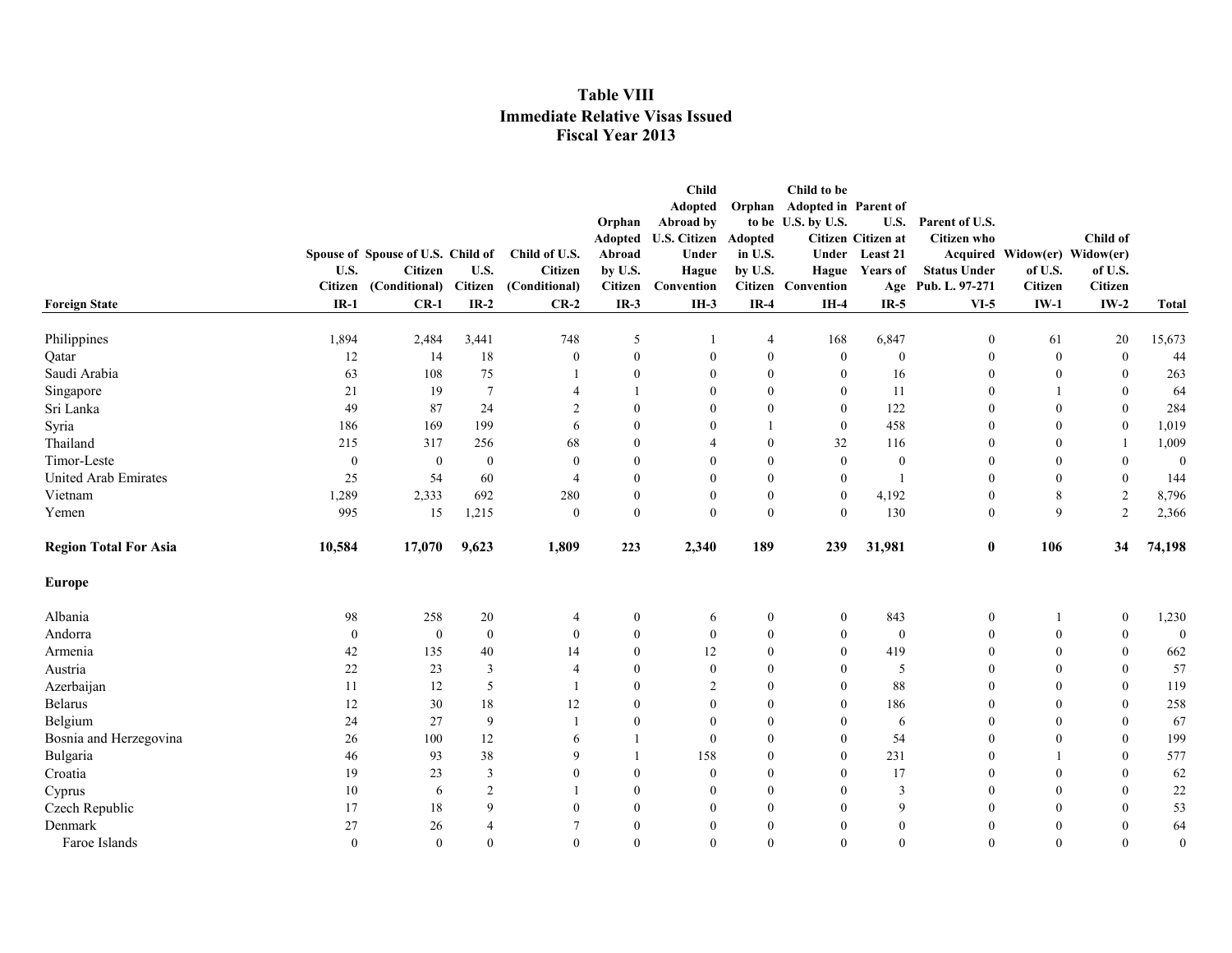|                                     |          |                                   |                          |                          |                | <b>Child</b><br>Adopted  | Orphan           | Child to be<br><b>Adopted in Parent of</b> |                    |                     |                              |                  |                  |
|-------------------------------------|----------|-----------------------------------|--------------------------|--------------------------|----------------|--------------------------|------------------|--------------------------------------------|--------------------|---------------------|------------------------------|------------------|------------------|
|                                     |          |                                   |                          |                          | Orphan         | Abroad by                |                  | to be U.S. by U.S.                         |                    | U.S. Parent of U.S. |                              |                  |                  |
|                                     |          |                                   |                          |                          | Adopted        | <b>U.S. Citizen</b>      | Adopted          |                                            | Citizen Citizen at | <b>Citizen</b> who  |                              | Child of         |                  |
|                                     |          | Spouse of Spouse of U.S. Child of |                          | Child of U.S.            | Abroad         | Under                    | in U.S.          |                                            | Under Least 21     |                     | Acquired Widow(er) Widow(er) |                  |                  |
|                                     | U.S.     | Citizen                           | U.S.                     | <b>Citizen</b>           | by U.S.        | Hague                    | by U.S.          |                                            | Hague Years of     | <b>Status Under</b> | of U.S.                      | of U.S.          |                  |
|                                     |          | Citizen (Conditional)             | Citizen                  | (Conditional)            | <b>Citizen</b> | Convention               |                  | <b>Citizen</b> Convention                  |                    | Age Pub. L. 97-271  | <b>Citizen</b>               | <b>Citizen</b>   |                  |
| <b>Foreign State</b>                | $IR-1$   | $CR-1$                            | $IR-2$                   | $CR-2$                   | $IR-3$         | $IH-3$                   | $IR-4$           | $IH-4$                                     | $IR-5$             | $VI-5$              | $IW-1$                       | $IW-2$           | <b>Total</b>     |
| Greenland                           | $\Omega$ | $\theta$                          | $\mathbf{0}$             | $\theta$                 | $\mathbf{0}$   | $\mathbf{0}$             | $\boldsymbol{0}$ | $\mathbf{0}$                               | $\theta$           | $\boldsymbol{0}$    | $\boldsymbol{0}$             | $\boldsymbol{0}$ | $\bf{0}$         |
| Estonia                             |          | $\tau$                            | $\mathbf{1}$             | $\mathbf{0}$             | $\mathbf{0}$   | $\mathbf{0}$             | $\overline{0}$   | $\boldsymbol{0}$                           | $\overline{4}$     | $\mathbf{0}$        | $\mathbf{0}$                 | $\mathbf{0}$     | 16               |
| Finland                             | 19       | 15                                | 3                        | 2                        | $\theta$       | $\Omega$                 | $\Omega$         | $\theta$                                   | 8                  | $\theta$            | $\Omega$                     | $\theta$         | 47               |
| France                              | 150      | 131                               | 86                       | $\overline{\phantom{1}}$ | $\theta$       | $\Omega$                 | $\Omega$         | $\theta$                                   | $28\,$             | $\Omega$            | $\Omega$                     | $\mathbf{0}$     | 400              |
| French Polynesia                    | $\Omega$ | $\theta$                          | $\mathbf{0}$             |                          | $\theta$       | $\theta$                 | $\overline{0}$   | $\mathbf{0}$                               | $\mathbf{0}$       | $\theta$            | $\Omega$                     | $\mathbf{0}$     | $\bf{0}$         |
| French Southern and Antarctic Lands |          | $\theta$                          | $\mathbf{0}$             |                          | $\theta$       | $\Omega$                 | $\theta$         | $\mathbf{0}$                               | $\theta$           | $\theta$            | $\Omega$                     | $\mathbf{0}$     | $\boldsymbol{0}$ |
| Mayotte                             |          |                                   | $\mathbf{0}$             |                          | $\theta$       | $\Omega$                 | $\theta$         | $\mathbf{0}$                               | $\overline{0}$     | $\theta$            | $\Omega$                     | $\mathbf{0}$     | $\boldsymbol{0}$ |
| New Caledonia                       |          | $\overline{0}$                    | $\mathbf{0}$             |                          | $\theta$       | $\theta$                 | $\theta$         | $\mathbf{0}$                               | $\theta$           | $\theta$            | $\theta$                     | $\boldsymbol{0}$ | $\boldsymbol{0}$ |
| St. Barthelemy                      |          | $\Omega$                          | $\theta$                 |                          | $\Omega$       | $\theta$                 | $\theta$         | $\theta$                                   | $\theta$           | $\theta$            | $\Omega$                     | $\Omega$         | $\mathbf{0}$     |
| St. Martin                          |          |                                   | $\Omega$                 |                          | $\Omega$       | $\Omega$                 | $\Omega$         | $\theta$                                   | $\mathbf{0}$       | $\Omega$            | $\Omega$                     | $\theta$         | $\mathbf{0}$     |
| St. Pierre and Miquelon             |          |                                   | $\Omega$                 |                          | $\Omega$       | $\Omega$                 | $\Omega$         | $\theta$                                   | $\mathbf{0}$       | $\Omega$            | $\Omega$                     | $\theta$         | $\mathbf{0}$     |
| Wallis and Futuna                   |          | $\Omega$                          | $\theta$                 |                          | $\theta$       | $\Omega$                 | $\overline{0}$   | $\mathbf{0}$                               | $\mathbf{0}$       | $\theta$            | $\Omega$                     | $\mathbf{0}$     | $\bf{0}$         |
| Georgia                             | 31       | 66                                | 62                       | 18                       | $\overline{2}$ | 5                        | $\mathbf{0}$     | $\mathbf{0}$                               | 166                | $\overline{0}$      | $\Omega$                     | $\overline{2}$   | 352              |
| Germany                             | 567      | 508                               | 129                      | 65                       | $\theta$       | $\theta$                 | $\mathbf{0}$     | $\mathbf{0}$                               | 71                 | $\boldsymbol{0}$    | 5                            | $\boldsymbol{0}$ | 1,345            |
| Great Britain and Northern Ireland  | 815      | 688                               | 201                      | 47                       | $\theta$       | 10                       | $\Omega$         | $\theta$                                   | 165                | $\theta$            |                              | $\mathbf{0}$     | 1,927            |
| Anguilla                            |          | $\mathbf{0}$                      | $\mathbf{0}$             | $\theta$                 | $\theta$       | $\theta$                 | $\Omega$         | $\theta$                                   |                    | $\theta$            | $\Omega$                     | $\mathbf{0}$     | 2                |
| Bermuda                             |          | .5                                | 2                        | 2                        | $\Omega$       | $\Omega$                 | $\Omega$         | $\theta$                                   | $\theta$           | $\theta$            | $\Omega$                     | $\theta$         | 16               |
| British Indian Ocean Territory      |          | $\Omega$                          | $\theta$                 | $\Omega$                 | $\theta$       | $\theta$                 | $\Omega$         | $\theta$                                   | $\mathbf{0}$       | $\theta$            | $\Omega$                     | $\theta$         | $\bf{0}$         |
| British Virgin Islands              |          |                                   | $\overline{\mathcal{A}}$ |                          | $\theta$       | $\theta$                 | $\mathbf{0}$     | $\mathbf{0}$                               | $\mathbf{0}$       | $\theta$            | $\theta$                     | $\mathbf{0}$     | 6                |
| Cayman Islands                      |          |                                   | $\overline{4}$           | 6                        | $\theta$       | $\theta$                 | $\overline{0}$   | $\mathbf{0}$                               | $\overline{c}$     | $\theta$            | $\Omega$                     | $\mathbf{0}$     | 12               |
| Falkland Islands                    |          |                                   | $\theta$                 |                          | $\theta$       | $\theta$                 | $\Omega$         | $\theta$                                   | $\mathbf{0}$       | $\theta$            | $\Omega$                     | $\theta$         | $\boldsymbol{0}$ |
| Gibraltar                           |          | $\Omega$                          | $\mathbf{0}$             |                          | $\theta$       | $\theta$                 | $\theta$         | $\theta$                                   | $\boldsymbol{0}$   | $\theta$            | $\Omega$                     | $\mathbf{0}$     | $\mathfrak{Z}$   |
| Montserrat                          |          | $\Omega$                          | $\mathbf{0}$             | $\Omega$                 | $\theta$       | $\mathbf{0}$             | $\overline{0}$   | $\mathbf{0}$                               | $\overline{2}$     | $\theta$            | $\Omega$                     | $\mathbf{0}$     | $\sqrt{2}$       |
| Pitcairn                            |          | $\Omega$                          | $\mathbf{0}$             | $\Omega$                 | $\theta$       | $\mathbf{0}$             | $\overline{0}$   | $\mathbf{0}$                               | $\mathbf{0}$       | $\theta$            | $\Omega$                     | $\mathbf{0}$     | $\boldsymbol{0}$ |
| St. Helena                          |          |                                   | $\mathbf{0}$             | $\Omega$                 | $\theta$       | $\mathbf{0}$             | $\overline{0}$   | $\boldsymbol{0}$                           | $\boldsymbol{0}$   | $\boldsymbol{0}$    | $\boldsymbol{0}$             | $\mathbf{0}$     | $\mathbf{1}$     |
| South Georgia and the               | $\Omega$ | $\theta$                          | $\mathbf{0}$             | $\theta$                 | $\theta$       | $\Omega$                 | $\overline{0}$   | $\mathbf{0}$                               | $\mathbf{0}$       | $\mathbf{0}$        | $\overline{0}$               | $\mathbf{0}$     | $\boldsymbol{0}$ |
| South Sandwich Islands              |          |                                   |                          |                          |                |                          |                  |                                            |                    |                     |                              |                  |                  |
| Turks and Caicos Islands            | $\Omega$ | 2                                 | -1                       | 2                        | $\theta$       | $\mathbf{0}$             | $\overline{0}$   | $\mathbf{0}$                               | $\overline{4}$     | $\boldsymbol{0}$    | $\overline{0}$               | $\mathbf{0}$     | 9                |
| Greece                              | 155      | 69                                | 168                      | $\overline{4}$           | $\theta$       | $\overline{\phantom{a}}$ | $\overline{0}$   | $\mathbf{0}$                               | 49                 | $\boldsymbol{0}$    | $\overline{0}$               | $\mathbf{0}$     | 446              |
| Hungary                             | 18       | 32                                | 6                        | $\mathbf{3}$             | $\theta$       | 23                       | $\Omega$         | $\theta$                                   | 31                 | $\theta$            |                              | $\mathbf{0}$     | 114              |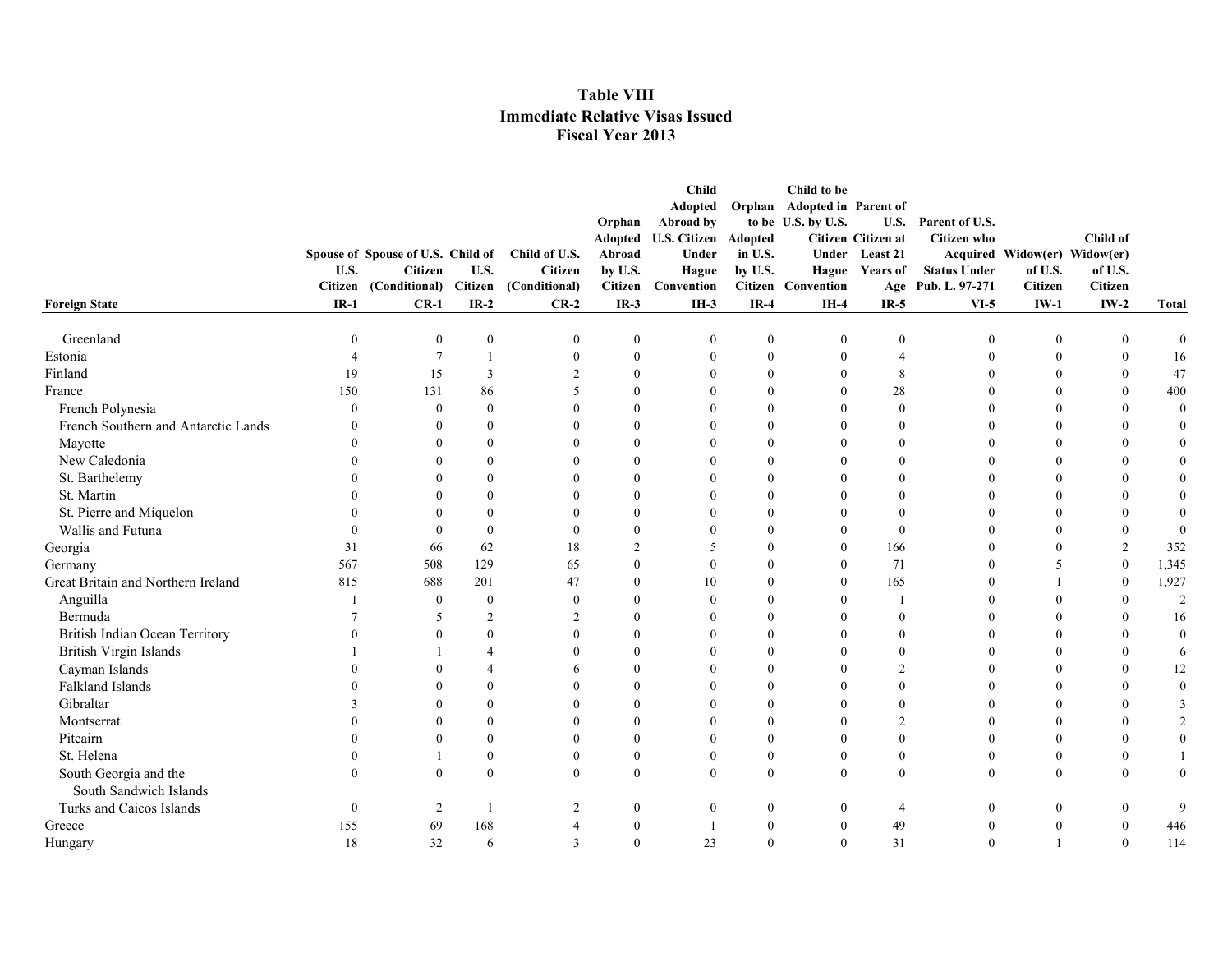|                                     | <b>Child</b><br>Child to be       |                         |                |                |                              |                  |                             |                    |                     |                              |                  |                  |  |
|-------------------------------------|-----------------------------------|-------------------------|----------------|----------------|------------------------------|------------------|-----------------------------|--------------------|---------------------|------------------------------|------------------|------------------|--|
|                                     |                                   |                         |                |                | Adopted                      |                  | Orphan Adopted in Parent of |                    |                     |                              |                  |                  |  |
|                                     |                                   |                         |                | Orphan         | Abroad by                    |                  | to be U.S. by U.S.          |                    | U.S. Parent of U.S. |                              |                  |                  |  |
|                                     |                                   |                         |                |                | Adopted U.S. Citizen Adopted |                  |                             | Citizen Citizen at | <b>Citizen</b> who  |                              | Child of         |                  |  |
|                                     | Spouse of Spouse of U.S. Child of |                         | Child of U.S.  | Abroad         | Under                        | in U.S.          |                             | Under Least 21     |                     | Acquired Widow(er) Widow(er) |                  |                  |  |
| U.S.                                | <b>Citizen</b>                    | U.S.                    | <b>Citizen</b> | by U.S.        | Hague                        | by U.S.          |                             | Hague Years of     | <b>Status Under</b> | of U.S.                      | of U.S.          |                  |  |
|                                     | Citizen (Conditional)             | <b>Citizen</b>          | (Conditional)  | <b>Citizen</b> | Convention                   |                  | <b>Citizen</b> Convention   |                    | Age Pub. L. 97-271  | <b>Citizen</b>               | <b>Citizen</b>   |                  |  |
| $IR-1$<br><b>Foreign State</b>      | $CR-1$                            | $IR-2$                  | $CR-2$         | $IR-3$         | $IH-3$                       | $IR-4$           | $IH-4$                      | $IR-5$             | $VI-5$              | $IW-1$                       | $IW-2$           | <b>Total</b>     |  |
| Iceland<br>$\overline{2}$           | $\overline{7}$                    | $\overline{\mathbf{3}}$ |                | $\bf{0}$       | $\mathbf{0}$                 | $\boldsymbol{0}$ | $\boldsymbol{0}$            |                    | $\boldsymbol{0}$    | $\boldsymbol{0}$             | $\boldsymbol{0}$ | 14               |  |
| Ireland<br>80                       | 59                                | 21                      | $\overline{1}$ | $\bf{0}$       | $\mathbf{0}$                 | $\overline{0}$   | $\boldsymbol{0}$            | $\,8\,$            | $\boldsymbol{0}$    | $\mathbf{0}$                 | $\boldsymbol{0}$ | 169              |  |
| Italy<br>161                        | 116                               | 54                      | 6              | $\theta$       | $\Omega$                     | $\Omega$         | $\mathbf{0}$                | 61                 | $\Omega$            | $\theta$                     | $\mathbf{0}$     | 398              |  |
| Kazakhstan<br>31                    | 48                                | 5                       | 12             | $\theta$       | $\Omega$                     | 0                | $\overline{0}$              | 86                 | $\Omega$            | $\theta$                     | $\mathbf{0}$     | 182              |  |
| Kosovo<br>36                        | 138                               | 32                      | 3              | $\mathbf{0}$   | $\left($                     | $\theta$         | $\overline{0}$              | 108                | $\Omega$            | $\mathbf{0}$                 | $\mathbf{0}$     | 317              |  |
| 7<br>Kyrgyzstan                     | 27                                | $7\phantom{.0}$         |                | $\theta$       | $\theta$                     | 0                | $\mathbf{0}$                | 22                 | $\theta$            | $\theta$                     | $\mathbf{0}$     | 67               |  |
| Latvia                              | 11                                | $\overline{\mathbf{3}}$ |                | $\theta$       | 89                           | $\theta$         | $\theta$                    | 18                 | $\mathbf{0}$        | $\theta$                     | $\boldsymbol{0}$ | 129              |  |
| Liechtenstein                       | $\theta$                          | $\boldsymbol{0}$        | $\theta$       | $\theta$       | $\mathbf{0}$                 | $\overline{0}$   | $\boldsymbol{0}$            | $\mathbf{0}$       | $\mathbf{0}$        | $\mathbf{0}$                 | $\theta$         | $\boldsymbol{0}$ |  |
| Lithuania<br>18                     | 9                                 | 15                      |                | $\theta$       | 11                           | $\overline{0}$   | $\overline{0}$              | 31                 | $\Omega$            | $\Omega$                     | $\theta$         | 85               |  |
| Luxembourg<br>$\boldsymbol{\Delta}$ |                                   | 5                       | $\Omega$       | $\theta$       | $\theta$                     | $\theta$         | $\Omega$                    | $\boldsymbol{0}$   | $\theta$            | $\theta$                     | $\theta$         | 10               |  |
| Macedonia<br>25                     | 108                               | 23                      | $\mathcal{R}$  | $\Omega$       | $\Omega$                     | $\Omega$         | $\Omega$                    | 81                 | $\theta$            | $\theta$                     | $\theta$         | 240              |  |
| Malta<br>$\mathbf{1}$               |                                   | $\overline{1}$          | $\Omega$       | $\Omega$       | $\theta$                     | $\Omega$         | $\overline{0}$              | $\boldsymbol{0}$   | $\theta$            | $\theta$                     | $\Omega$         | 3                |  |
| Moldova<br>20                       | 38                                | 14                      | 12             | $\theta$       | $\theta$                     | $\theta$         | $\overline{0}$              | 78                 | $\theta$            |                              | $\mathbf{0}$     | 163              |  |
| Monaco<br>$\mathbf{0}$              | $\mathbf{0}$                      | $\mathbf{0}$            | $\theta$       | $\theta$       | $\Omega$                     | $\Omega$         | $\Omega$                    |                    | $\boldsymbol{0}$    | $\theta$                     | $\mathbf{0}$     |                  |  |
| Montenegro<br>16                    | 41                                | 8                       |                | $\theta$       | $\Omega$                     | $\Omega$         | $\theta$                    | 46                 | $\theta$            | $\theta$                     | $\theta$         | 112              |  |
| Netherlands<br>41                   | 52                                | $\overline{A}$          | .5             | $\theta$       | $\Omega$                     | $\Omega$         | $\Omega$                    | 8                  | $\Omega$            | $\theta$                     | $\theta$         | 110              |  |
| Aruba                               | $\Omega$                          | $\Omega$                | $\Omega$       | $\theta$       | $\Omega$                     | $\theta$         | $\Omega$                    | 3                  | $\Omega$            | $\Omega$                     | $\Omega$         | $\overline{3}$   |  |
| Curacao                             | 3                                 |                         |                | $\theta$       | $\Omega$                     | $\Omega$         | $\Omega$                    | $\overline{4}$     | $\Omega$            | $\theta$                     | $\Omega$         | 10               |  |
| Sint Maarten                        |                                   | 6                       | 3              | $\theta$       | $\theta$                     | $\overline{0}$   | $\overline{0}$              | $\boldsymbol{0}$   | $\theta$            | $\mathbf{0}$                 | $\mathbf{0}$     | 10               |  |
| 16<br>Norway                        | 24                                | 6                       |                | $\Omega$       | $\left($                     | $\theta$         | $\overline{0}$              | $\overline{2}$     | $\theta$            | $\theta$                     | $\mathbf{0}$     | 49               |  |
| Svalbard<br>$\theta$                | $\theta$                          | $\theta$                | $\theta$       | $\theta$       | $\theta$                     | $\theta$         | $\overline{0}$              | $\mathbf{0}$       | $\theta$            | $\theta$                     | $\theta$         | $\theta$         |  |
| Poland<br>100                       | 114                               | 67                      | 19             | $\theta$       | 49                           | $\Omega$         | $\overline{0}$              | 209                | $\theta$            | $\theta$                     | $\boldsymbol{0}$ | 558              |  |
| 30<br>Portugal                      | 25                                | 13                      |                | $\theta$       | $\theta$                     | $\overline{0}$   | $\boldsymbol{0}$            | 20                 | $\theta$            | $\theta$                     |                  | 90               |  |
| Macau<br>$\overline{4}$             | 3                                 | $\mathbf{1}$            |                | $\theta$       | $\theta$                     | $\theta$         | $\boldsymbol{0}$            | $\overline{4}$     | $\theta$            | $\mathbf{0}$                 | $\theta$         | 13               |  |
| Romania<br>89                       | 171                               | 36                      | 21             | $\mathbf{0}$   | $\theta$                     | $\overline{0}$   | $\mathbf{0}$                | 245                | $\theta$            | $\mathbf{1}$                 | $\boldsymbol{0}$ | 563              |  |
| Russia<br>147                       | 234                               | 108                     | 58             | 250            | $\theta$                     |                  | $\overline{0}$              | 914                | $\boldsymbol{0}$    | 3                            | $\boldsymbol{0}$ | 1,715            |  |
| San Marino<br>$\mathbf{0}$          | $\overline{0}$                    | $\bf{0}$                | $\mathbf{0}$   | $\mathbf{0}$   | $\theta$                     | $\overline{0}$   | $\mathbf{0}$                | $\boldsymbol{0}$   | $\theta$            | $\mathbf{0}$                 | $\mathbf{0}$     | $\mathbf{0}$     |  |
| Serbia<br>25                        | 70                                | 36                      | 10             | 7              | $\theta$                     | $\Omega$         | $\Omega$                    | 81                 | $\mathbf{0}$        | $\Omega$                     | $\theta$         | 229              |  |
| Slovakia<br>$\mathbf Q$             | 14                                | $\overline{3}$          | $\theta$       | $\mathbf{0}$   | $\Omega$                     | $\Omega$         | $\theta$                    | 11                 | $\bf{0}$            | $\theta$                     | $\mathbf{0}$     | 37               |  |
| Slovenia<br>$\Omega$                | $\overline{4}$                    |                         | $\theta$       | $\theta$       | $\theta$                     | $\Omega$         | $\mathbf{0}$                | $\overline{3}$     | $\theta$            | $\theta$                     | $\mathbf{0}$     | 8                |  |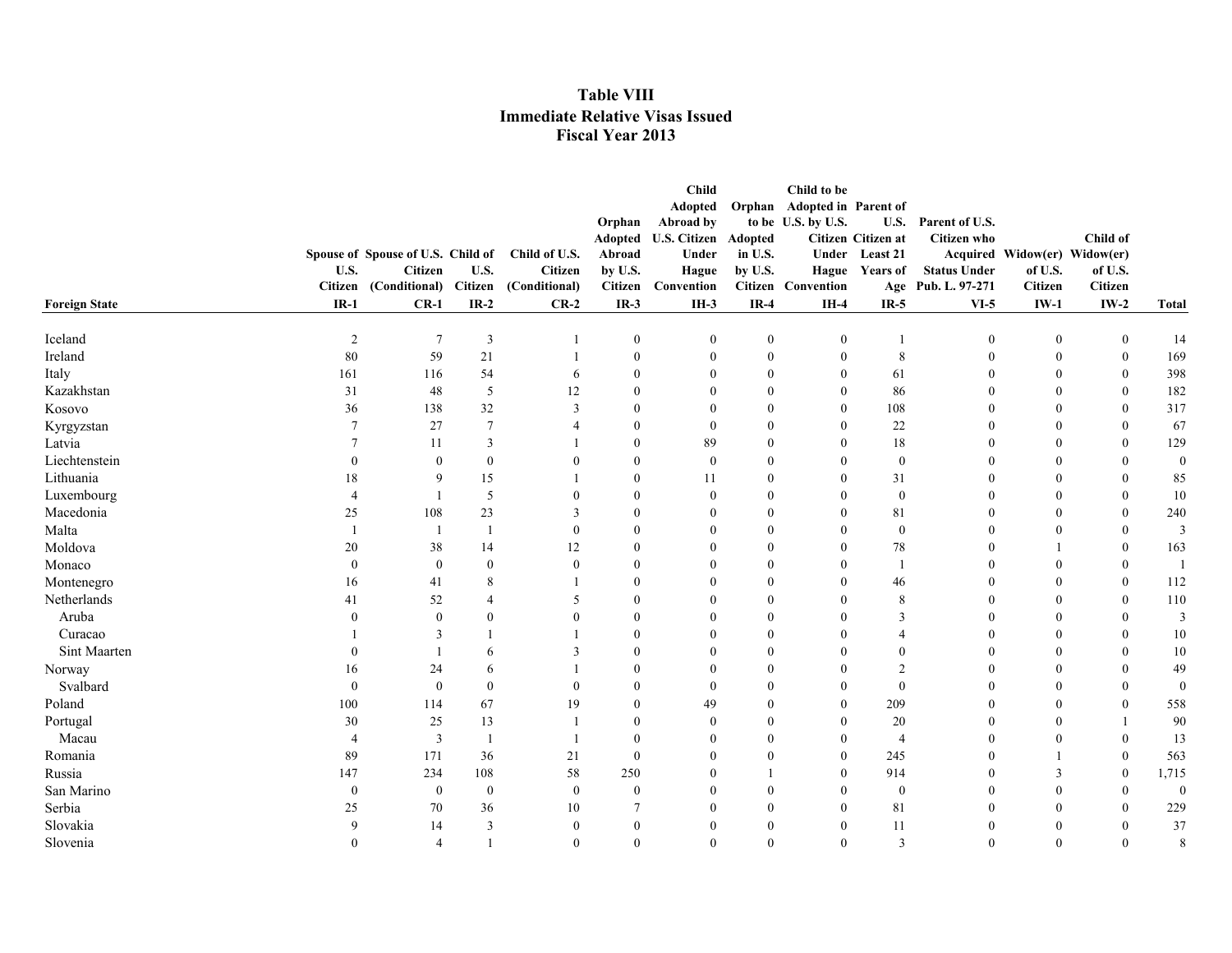|                                | U.S.                     | Spouse of Spouse of U.S. Child of<br><b>Citizen</b> | U.S.                     | Child of U.S.<br><b>Citizen</b><br>(Conditional)<br>$CR-2$ | Orphan<br><b>Adopted</b><br>Abroad<br>by U.S.<br>Citizen | <b>Child</b><br>Adopted<br>Abroad by<br><b>U.S. Citizen</b><br>Under<br>Hague<br>Convention | Adopted<br>in U.S.<br>by U.S.    | Child to be<br>Orphan Adopted in Parent of<br>to be U.S. by U.S. | <b>U.S.</b><br>Citizen Citizen at<br>Under Least 21<br>Hague Years of | Parent of U.S.<br><b>Citizen</b> who<br><b>Status Under</b> | Acquired Widow(er) Widow(er)<br>of U.S. | Child of<br>of U.S.<br>Citizen       |                     |
|--------------------------------|--------------------------|-----------------------------------------------------|--------------------------|------------------------------------------------------------|----------------------------------------------------------|---------------------------------------------------------------------------------------------|----------------------------------|------------------------------------------------------------------|-----------------------------------------------------------------------|-------------------------------------------------------------|-----------------------------------------|--------------------------------------|---------------------|
| <b>Foreign State</b>           | <b>Citizen</b><br>$IR-1$ | (Conditional)<br>$CR-1$                             | <b>Citizen</b><br>$IR-2$ |                                                            | $IR-3$                                                   | $IH-3$                                                                                      | $IR-4$                           | <b>Citizen</b> Convention<br>$IH-4$                              | $IR-5$                                                                | Age Pub. L. 97-271<br>$VI-5$                                | <b>Citizen</b><br>$IW-1$                | $IW-2$                               | <b>Total</b>        |
|                                |                          |                                                     |                          |                                                            |                                                          |                                                                                             |                                  |                                                                  |                                                                       |                                                             |                                         |                                      |                     |
| Spain<br>Western Sahara        | 100<br>$\boldsymbol{0}$  | 85<br>$\mathbf{0}$                                  | 61<br>$\mathbf{0}$       | 3<br>$\mathbf{0}$                                          | $\bf{0}$<br>$\mathbf{0}$                                 | $\mathbf{0}$<br>$\mathbf{0}$                                                                | $\boldsymbol{0}$<br>$\mathbf{0}$ | $\boldsymbol{0}$<br>$\mathbf{0}$                                 | 30<br>$\boldsymbol{0}$                                                | $\overline{0}$<br>$\theta$                                  | $\overline{2}$<br>$\mathbf{0}$          | $\boldsymbol{0}$<br>$\boldsymbol{0}$ | 281<br>$\mathbf{0}$ |
| Sweden                         | 53                       | 56                                                  | 15                       | 3                                                          | $\mathbf{0}$                                             | $\theta$                                                                                    | $\boldsymbol{0}$                 | $\boldsymbol{0}$                                                 | 3                                                                     | $\overline{0}$                                              |                                         | $\boldsymbol{0}$                     | 131                 |
| Switzerland                    | 31                       | 24                                                  | 11                       | $\theta$                                                   | $\theta$                                                 | $\Omega$                                                                                    | $\mathbf{0}$                     | $\mathbf{0}$                                                     | 6                                                                     | $\theta$                                                    | $\Omega$                                | $\mathbf{0}$                         | 72                  |
| Tajikistan                     | $\overline{4}$           | $\overline{3}$                                      | $\overline{2}$           | $\Omega$                                                   | $\theta$                                                 | $\Omega$                                                                                    | $\overline{0}$                   | $\theta$                                                         | 23                                                                    | $\theta$                                                    | $\Omega$                                | $\mathbf{0}$                         | 32                  |
| Turkey                         | 77                       | 169                                                 | 65                       | 6                                                          | $\mathbf{0}$                                             | $\Omega$                                                                                    | $\overline{0}$                   | $\mathbf{0}$                                                     | 150                                                                   | $\mathbf{0}$                                                | $\Omega$                                | $\boldsymbol{0}$                     | 467                 |
| Turkmenistan                   | $\mathbf{1}$             | $\overline{2}$                                      | $\overline{\mathbf{3}}$  |                                                            | $\mathbf{0}$                                             | $\Omega$                                                                                    | $\mathbf{0}$                     | $\mathbf{0}$                                                     | 16                                                                    | $\theta$                                                    | $\Omega$                                | $\boldsymbol{0}$                     | 23                  |
| Ukraine                        | 134                      | 225                                                 | 192                      | 54                                                         | 402                                                      | $\Omega$                                                                                    | 35                               | $\mathbf{0}$                                                     | 662                                                                   | $\mathbf{0}$                                                | $\mathbf{0}$                            |                                      | 1,705               |
| Uzbekistan                     | 48                       | 35                                                  | 67                       | 9                                                          | $\bf{0}$                                                 | $\mathbf{0}$                                                                                | $\bf{0}$                         | $\boldsymbol{0}$                                                 | 109                                                                   | $\boldsymbol{0}$                                            | $\boldsymbol{0}$                        | $\boldsymbol{0}$                     | 268                 |
| Vatican City                   | $\boldsymbol{0}$         | $\theta$                                            | $\boldsymbol{0}$         | $\mathbf{0}$                                               | $\mathbf{0}$                                             | $\mathbf{0}$                                                                                | $\mathbf{0}$                     | $\overline{0}$                                                   | $\theta$                                                              | $\boldsymbol{0}$                                            | $\mathbf{0}$                            | $\mathbf{0}$                         | $\boldsymbol{0}$    |
| <b>Region Total For Europe</b> | 3,443                    | 4,194                                               | 1,719                    | 454                                                        | 663                                                      | 366                                                                                         | 36                               | $\bf{0}$                                                         | 5,436                                                                 | $\bf{0}$                                                    | 17                                      | $\overline{\bf 4}$                   | 16,332              |
| <b>North America</b>           |                          |                                                     |                          |                                                            |                                                          |                                                                                             |                                  |                                                                  |                                                                       |                                                             |                                         |                                      |                     |
| Antigua and Barbuda            | 10                       | $\overline{2}$                                      | 16                       | 4                                                          | $\boldsymbol{0}$                                         | $\mathbf{0}$                                                                                | $\boldsymbol{0}$                 | $\boldsymbol{0}$                                                 | 22                                                                    | $\boldsymbol{0}$                                            | $\mathbf{0}$                            | $\boldsymbol{0}$                     | 54                  |
| Bahamas, The                   | 31                       | 12                                                  | 14                       | 3                                                          | $\boldsymbol{0}$                                         | $\theta$                                                                                    | $\boldsymbol{0}$                 | $\boldsymbol{0}$                                                 | 14                                                                    | $\mathbf{0}$                                                | $\boldsymbol{0}$                        | $\boldsymbol{0}$                     | 74                  |
| <b>Barbados</b>                | 17                       | 11                                                  | 19                       | $\overline{4}$                                             | $\mathbf{0}$                                             | $\mathbf{0}$                                                                                | $\mathbf{0}$                     | $\mathbf{0}$                                                     | 18                                                                    | $\theta$                                                    | $\mathbf{0}$                            | $\boldsymbol{0}$                     | 69                  |
| Belize                         | 19                       | 20                                                  | 43                       | 8                                                          | $\theta$                                                 | $\theta$                                                                                    | $\overline{0}$                   | 11                                                               | 26                                                                    | $\theta$                                                    | $\Omega$                                | $\boldsymbol{0}$                     | 127                 |
| Canada                         | 424                      | 501                                                 | 169                      | 43                                                         | $\mathbf{0}$                                             | $\mathbf{0}$                                                                                | $\overline{0}$                   | $\overline{4}$                                                   | 41                                                                    | $\mathbf{0}$                                                | 3                                       | $\boldsymbol{0}$                     | 1,185               |
| Costa Rica                     | 71                       | 69                                                  | 69                       | 32                                                         | $\mathbf{0}$                                             | 10                                                                                          | $\overline{0}$                   | $\mathbf{0}$                                                     | 60                                                                    | $\theta$                                                    | $\overline{2}$                          | $\overline{2}$                       | 315                 |
| Cuba                           | 99                       | 309                                                 | 439                      | 76                                                         | $\theta$                                                 | $\theta$                                                                                    | $\overline{0}$                   | $\mathbf{0}$                                                     | 1,482                                                                 | $\theta$                                                    | $\theta$                                | $\mathbf{0}$                         | 2,405               |
| Dominica                       | 21                       | 17                                                  | 27                       | 3                                                          | 5                                                        | $\mathbf{0}$                                                                                | $\overline{0}$                   | $\boldsymbol{0}$                                                 | 49                                                                    | $\mathbf{0}$                                                | $\boldsymbol{0}$                        | $\boldsymbol{0}$                     | 122                 |
| Dominican Republic             | 1,853                    | 2,475                                               | 3,204                    | 811                                                        | $\mathbf{1}$                                             | 12                                                                                          | $\boldsymbol{0}$                 | $\boldsymbol{0}$                                                 | 3,375                                                                 | $\overline{0}$                                              | 18                                      | 14                                   | 11,763              |
| El Salvador                    | 688                      | 581                                                 | 1,162                    | 338                                                        | $\overline{c}$                                           | 5                                                                                           | 0                                | $\bf{0}$                                                         | 1,517                                                                 | $\boldsymbol{0}$                                            | $\overline{4}$                          | -1                                   | 4,298               |
| Grenada                        | 17                       | 8                                                   | 46                       | 5                                                          | $\overline{3}$                                           | $\mathbf{0}$                                                                                | $\boldsymbol{0}$                 | $\boldsymbol{0}$                                                 | 41                                                                    | $\mathbf{0}$                                                | $\boldsymbol{0}$                        | $\boldsymbol{0}$                     | 120                 |
| Guatemala                      | 514                      | 262                                                 | 644                      | 93                                                         | 23                                                       | $\theta$                                                                                    | $\boldsymbol{0}$                 | $\boldsymbol{0}$                                                 | 445                                                                   | $\theta$                                                    | $\overline{2}$                          |                                      | 1,984               |
| Haiti                          | 961                      | 514                                                 | 1,525                    | 132                                                        | 365                                                      | $\mathbf{0}$                                                                                | 23                               | $\mathbf{0}$                                                     | 1,965                                                                 | $\theta$                                                    | $\overline{4}$                          | $\overline{3}$                       | 5,492               |
| Honduras                       | 615                      | 264                                                 | 1,064                    | 140                                                        | 19                                                       | $\mathbf{0}$                                                                                | $\mathbf{0}$                     | $\theta$                                                         | 529                                                                   | $\theta$                                                    | 3                                       | $\mathbf{0}$                         | 2,634               |
| Jamaica                        | 553                      | 1,048                                               | 1,739                    | 682                                                        | 32                                                       | $\mathbf{0}$                                                                                | 47                               | $\mathbf{0}$                                                     | 1,511                                                                 | $\overline{0}$                                              |                                         |                                      | 5,614               |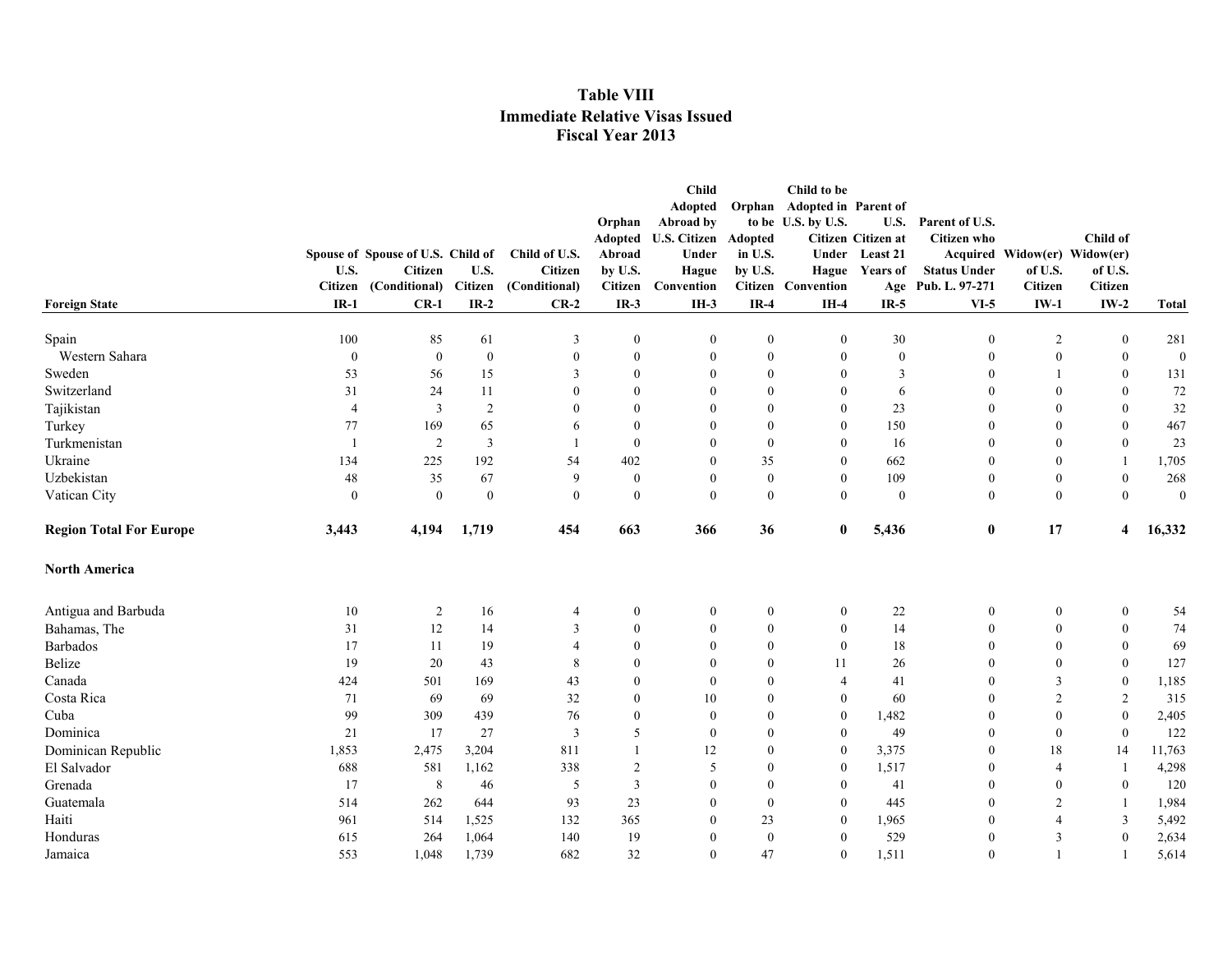|                                       |                |                                   |                  |                |                          | <b>Child</b>        |                  | Child to be          |                    |                     |                              |                  |                  |
|---------------------------------------|----------------|-----------------------------------|------------------|----------------|--------------------------|---------------------|------------------|----------------------|--------------------|---------------------|------------------------------|------------------|------------------|
|                                       |                |                                   |                  |                |                          | <b>Adopted</b>      | Orphan           | Adopted in Parent of |                    |                     |                              |                  |                  |
|                                       |                |                                   |                  |                | Orphan                   | Abroad by           |                  | to be U.S. by U.S.   | U.S.               | Parent of U.S.      |                              |                  |                  |
|                                       |                |                                   |                  |                | Adopted                  | <b>U.S. Citizen</b> | Adopted          |                      | Citizen Citizen at | <b>Citizen</b> who  |                              | Child of         |                  |
|                                       |                | Spouse of Spouse of U.S. Child of |                  | Child of U.S.  | Abroad                   | Under               | in U.S.          |                      | Under Least 21     |                     | Acquired Widow(er) Widow(er) |                  |                  |
|                                       | U.S.           | Citizen                           | U.S.             | Citizen        | by U.S.                  | Hague               | by U.S.          |                      | Hague Years of     | <b>Status Under</b> | of U.S.                      | of U.S.          |                  |
|                                       |                | Citizen (Conditional)             | Citizen          | (Conditional)  | Citizen                  | Convention          |                  | Citizen Convention   |                    | Age Pub. L. 97-271  | <b>Citizen</b>               | <b>Citizen</b>   |                  |
| <b>Foreign State</b>                  | $IR-1$         | $CR-1$                            | $IR-2$           | $CR-2$         | $IR-3$                   | $IH-3$              | $IR-4$           | $IH-4$               | $IR-5$             | $VI-5$              | $IW-1$                       | $IW-2$           | <b>Total</b>     |
| Mexico                                | 13,420         | 4,739                             | 8,488            | 759            | 2                        | 19                  | $\mathbf{0}$     | $\mathbf{0}$         | 9,938              | $\mathbf{0}$        | 56                           | 15               | 37,436           |
| Nicaragua                             | 185            | 238                               | 307              | 61             | 37                       | $\theta$            | $\mathbf{0}$     | $\mathbf{0}$         | 216                | $\theta$            | $\overline{2}$               | $\boldsymbol{0}$ | 1,046            |
| Panama                                | 27             | 41                                | 71               | 16             | $\mathbf{0}$             | 3                   | $\mathbf{0}$     | -1                   | 72                 | $\mathbf{0}$        | $\mathbf{0}$                 | $\mathbf{0}$     | 231              |
| Saint Kitts and Nevis                 | $\overline{4}$ | 7                                 | 10               | $\mathbf{0}$   | $\mathbf{0}$             | $\mathbf{0}$        | $\mathbf{0}$     | $\mathbf{0}$         | 27                 | $\mathbf{0}$        | $\mathbf{0}$                 | $\bf{0}$         | 48               |
| Saint Lucia                           | 12             | 13                                | 51               | 13             | $\mathbf{0}$             | $\mathbf{0}$        |                  | $\mathbf{0}$         | 35                 | $\mathbf{0}$        | $\mathbf{0}$                 | $\boldsymbol{0}$ | 125              |
| Saint Vincent and the Grenadines      | 8              | 10                                | 13               | 7              | 18                       | $\mathbf{0}$        | $\boldsymbol{0}$ | $\boldsymbol{0}$     | 31                 | $\mathbf{0}$        | $\boldsymbol{0}$             | $\boldsymbol{0}$ | 87               |
| Trinidad and Tobago                   | 84             | 81                                | 168              | 17             | $\theta$                 | $\theta$            | $\overline{2}$   | $\theta$             | 253                | $\mathbf{0}$        | $\theta$                     | $\mathbf{0}$     | 605              |
| <b>Region Total For North America</b> | 19,633         |                                   | 11,222 19,288    | 3,247          | 507                      | 49                  | 73               | 16                   | 21,667             | $\bf{0}$            | 95                           | 37               | 75,834           |
| Oceania                               |                |                                   |                  |                |                          |                     |                  |                      |                    |                     |                              |                  |                  |
| Australia                             | 173            | 120                               | 31               | 14             | $\mathbf{0}$             | $\mathbf{0}$        | $\boldsymbol{0}$ | $\mathbf{0}$         | 12                 | $\boldsymbol{0}$    | $\mathbf{0}$                 | $\bf{0}$         | 350              |
| Christmas Island                      | $\Omega$       | $\mathbf{0}$                      | $\boldsymbol{0}$ | $\theta$       | $\mathbf{0}$             | $\mathbf{0}$        | $\mathbf{0}$     | $\mathbf{0}$         | $\boldsymbol{0}$   | $\boldsymbol{0}$    | $\mathbf{0}$                 | $\bf{0}$         | $\boldsymbol{0}$ |
| Cocos (Keeling) Islands               |                | $\mathbf{0}$                      | $\overline{0}$   | $\Omega$       | $\theta$                 | $\Omega$            | $\mathbf{0}$     | $\mathbf{0}$         | $\mathbf{0}$       | $\mathbf{0}$        | $\theta$                     | $\mathbf{0}$     | $\boldsymbol{0}$ |
| Norfolk Island                        | $\Omega$       | $\mathbf{0}$                      | $\mathbf{0}$     | $\Omega$       | $\theta$                 | $\Omega$            | $\mathbf{0}$     | $\mathbf{0}$         | $\mathbf{0}$       | $\theta$            | $\Omega$                     | $\mathbf{0}$     | $\boldsymbol{0}$ |
| Fiji                                  | 18             | 105                               | 12               | $\mathbf Q$    |                          | $\Omega$            | $\theta$         | $\theta$             | 97                 | $\theta$            | $\theta$                     | $\theta$         | 242              |
| Kiribati                              | $\Omega$       | $\mathbf{0}$                      | $\theta$         | $\Omega$       | $\theta$                 | $\theta$            | $\theta$         | $\theta$             | $\mathbf{0}$       | $\theta$            | $\theta$                     | $\theta$         | $\boldsymbol{0}$ |
| Marshall Islands                      |                | $\theta$                          | $\overline{0}$   | $\Omega$       | 18                       | $\theta$            | $\mathbf{0}$     | $\mathbf{0}$         | $\mathbf{0}$       | $\theta$            | $\Omega$                     | $\mathbf{0}$     | 18               |
| Micronesia, Federated States of       |                | $\theta$                          | $\overline{1}$   |                | $\theta$                 | $\theta$            | $\mathbf{0}$     | $\theta$             | $\mathbf{0}$       | $\theta$            | $\Omega$                     | $\mathbf{0}$     | -1               |
| Nauru                                 | $\Omega$       | $\mathbf{0}$                      | $\boldsymbol{0}$ |                | $\theta$                 | $\Omega$            | $\theta$         | $\mathbf{0}$         | $\theta$           | $\mathbf{0}$        | $\theta$                     | $\boldsymbol{0}$ | $\boldsymbol{0}$ |
| New Zealand                           | 60             | 59                                | 13               | .5             | $\mathbf{0}$             | $\theta$            | $\mathbf{0}$     | $\mathbf{0}$         | $\overline{4}$     | $\mathbf{0}$        | $\theta$                     | $\boldsymbol{0}$ | 141              |
| Cook Islands                          | $\Omega$       | $\Omega$                          | $\mathbf{0}$     | $\Omega$       | $\Omega$                 | $\Omega$            | $\mathbf{0}$     | $\theta$             | $\theta$           | $\theta$            | $\Omega$                     | $\mathbf{0}$     | $\mathbf{0}$     |
| Niue                                  |                | $\Omega$                          | $\mathbf{0}$     | $\Omega$       | $\theta$                 | $\Omega$            | $\mathbf{0}$     | $\theta$             | $\Omega$           | $\theta$            | $\Omega$                     | $\mathbf{0}$     | $\mathbf{0}$     |
| Tokelau                               |                | $\Omega$                          | $\mathbf{0}$     | $\Omega$       | $\theta$                 | $\Omega$            | $\mathbf{0}$     | $\theta$             | $\theta$           | $\theta$            | $\Omega$                     | $\theta$         | $\mathbf{0}$     |
| Palau                                 |                | $\Omega$                          | $\mathbf{0}$     | $\Omega$       | $\theta$                 | $\Omega$            | $\mathbf{0}$     | $\theta$             | $\mathbf{0}$       | $\theta$            | $\Omega$                     | $\theta$         | $\boldsymbol{0}$ |
| Papua New Guinea                      |                |                                   | $\overline{3}$   |                | $\mathbf{0}$             | $\mathbf{0}$        | $\mathbf{0}$     | $\mathbf{0}$         | $\boldsymbol{0}$   | $\theta$            | $\Omega$                     | $\boldsymbol{0}$ | 8                |
| Samoa                                 | 10             | 3                                 | $7\phantom{.0}$  | $\Omega$       | $\overline{2}$           | $\Omega$            | 7                | $\Omega$             | 7                  | $\theta$            | $\Omega$                     | $\mathbf{0}$     | 36               |
| Solomon Islands                       |                | $\theta$                          | $\mathbf{0}$     | $\Omega$       | $\theta$                 | $\theta$            | $\mathbf{0}$     | $\theta$             | $\mathbf{0}$       | $\theta$            | $\Omega$                     | $\mathbf{0}$     | $\bf{0}$         |
| Tonga                                 | 6              | 12                                | 3                | $\mathfrak{D}$ | $\overline{\mathcal{A}}$ | $\theta$            | $\theta$         | $\theta$             | $\overline{7}$     | $\theta$            | $\Omega$                     | $\theta$         | 34               |